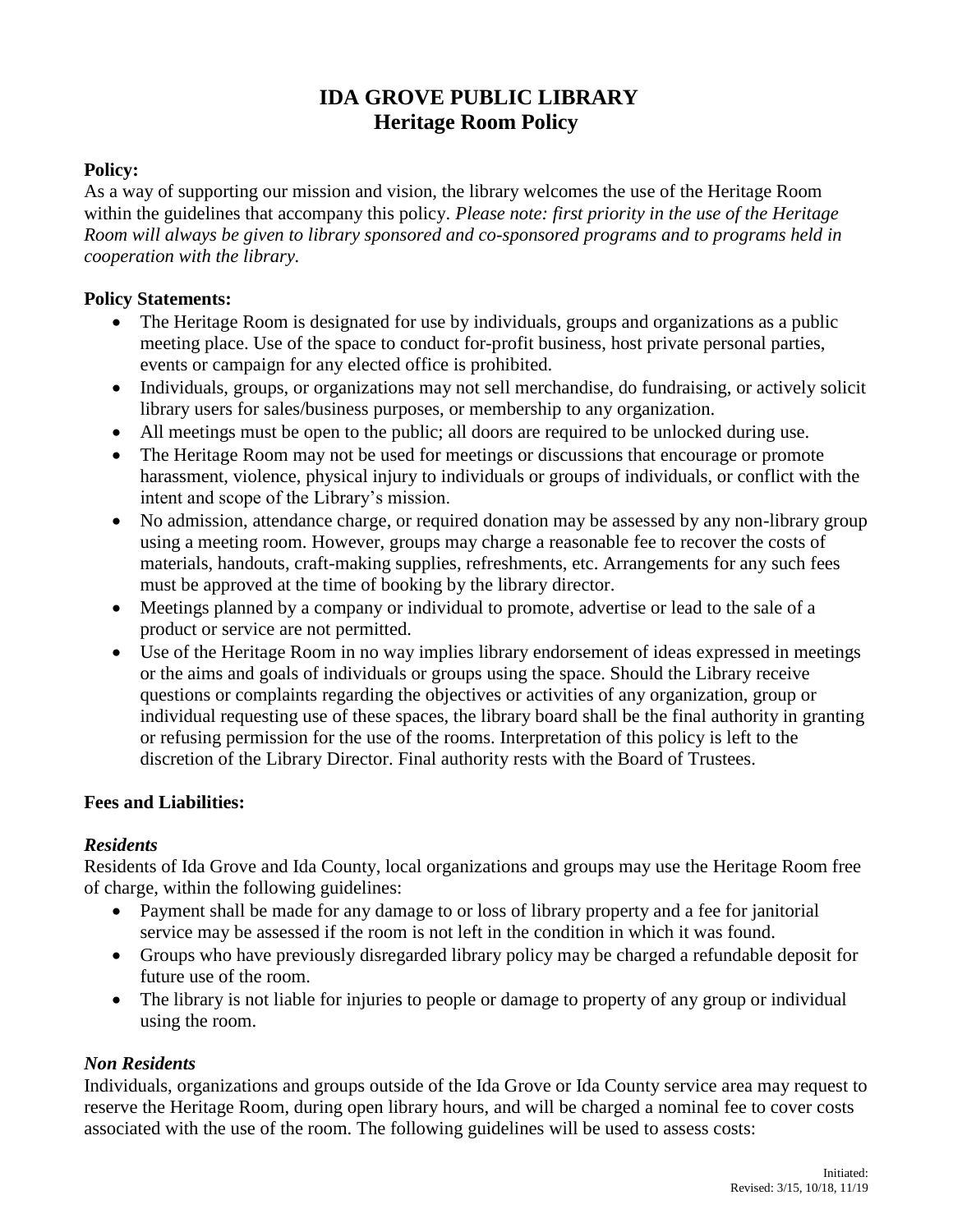- A standard charge of \$20 (non-refundable) will be assessed at the time of reservation to groups, organizations, and individuals outside of the Ida Grove and/or Ida County service area. Fee may be reduced or waived for state and federal government entities at the discretion of the library director or board of trustees.
- The Heritage Room may be used during open library hours only and activities must conclude at least 30 minutes prior to library closing.
- Payment shall be made for any damage to or loss of library property and a fee for janitorial services may be assessed if the room is not left in the condition in which it was found.
- Groups who have previously disregarded library policy may be charged a refundable deposit for future use of the room.
- The library is not liable for injuries to people or damage to property of any group or individual using the room.

## **Guidelines:**

- 1) Library programs take precedence over other meeting room activities.
- 2) Arrangements for reserving the room must be made with the library at least one week in advance and a completed Heritage Room Use Application must be on file.
- 3) Each group using the room is responsible for set up of the room and returning it to its original condition. Any furniture moved in the Heritage Room must be returned to its proper place.
- 4) Displays, decorations or posters must be free standing; no tape or adhesives are allowed on walls, tables or other furniture in the Heritage Room.
- 5) Only light refreshments may be served. No alcoholic beverages are allowed. The Heritage Room must be left free of crumbs, waste, etc. The library provides no equipment or services for the serving of refreshments.
- 6) Smoking is prohibited on library property. E-cigarettes and other electronic smoking devices are also prohibited on library property.
- 7) No equipment or records belonging to the group meeting in the Heritage Room will be stored in the Heritage Room or on library premises. Any items left in the Heritage Room will be discarded.
- 8) The Heritage Room is unavailable for public use on Sundays or holidays.
- 9) Meetings held in the Heritage Room must not disturb normal library operations. The library reserves the right to stop meetings that are disruptive to normal library operations.

#### **Reservations and Cancellations:**

- Requests for use of the Heritage Room may be made over the phone, through email or at the Circulation Desk at least one week prior to the requested meeting date. Requests made over the phone will require written verification of intended use of the room prior to approval and scheduling.
- Heritage Room Use Applications may be found online on the library's website or may be obtained from the circulation desk during normal library hours.
- Applications for the use of the meeting room must be signed by a representative of the group and filed with the library.
- Charges for use of the room, if applicable, will be required at the time of reservation.
- Requests will be considered on a first come, first serve basis.
- The library reserves the right to cancel prior meeting room reservations without notice in the event of an emergency, such as snow closings or unsafe building conditions. All efforts will be made to notify groups scheduled to use the Heritage Room in the event of an emergency.